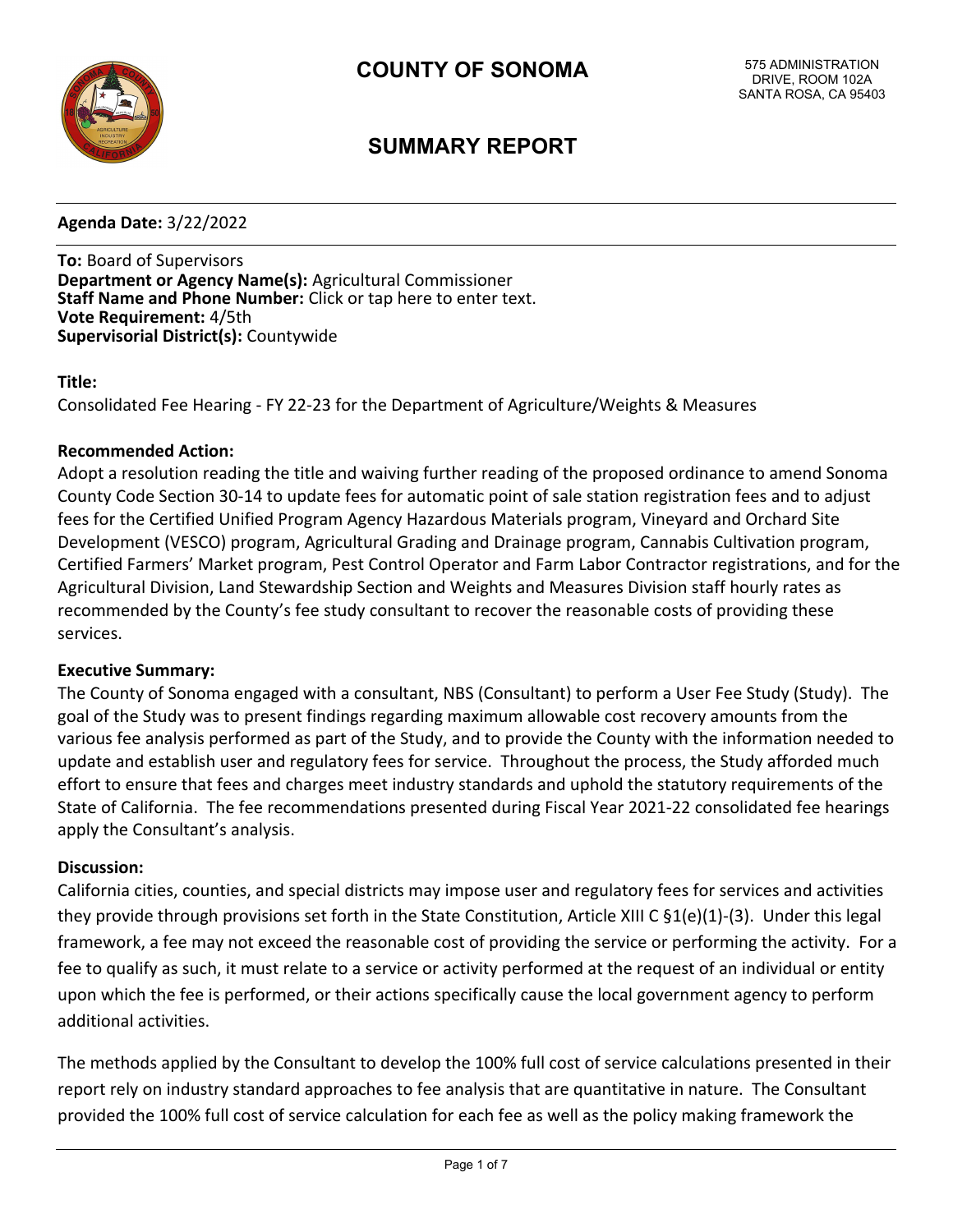County can consider to adjust the amount of cost recovery in accordance with its broader goals as they pertain to code compliance, cost recovery, economic development, and social values.

The Department of Agriculture/Weights & Measures' (Department) past fee increases were based on the San Francisco Bay Area's consumer price index or increased labor costs. Based on this recent Study, the Department learned that it is currently recovering 54% of total estimated costs associated with providing user and regulator fee-related services. Should the Board of Supervisors adopt fees at 100% of the maximum full cost recovery amount determined by this Study, an estimated additional \$729,728 in fee/charges revenue offsetting service delivery costs could be recovered for the Department. However, there may be other local policy considerations that have and will support adopting fees at less than the calculated full cost recovery amount.

It should be noted that the results of any fee study typically show that across hundreds of individual fees analyzed, there will be many fees that under, over, and approximately recover 100% of the full cost of providing the services. This may be due to a variety of factors, and most important is to implement resulting fee amounts either equal to or below the 100% cost of service outcome. The fees presented for adoption include reductions of fees where service delivery had become more efficient. More information about the methodology for the Study is provided in the attached User Fee Study Report presented by the Consultant.

The Department is approximately 72% self-funded through state contract revenue and costs for services (fees) and receives approximately \$2.2 million in General Fund support to offset the balance. While the overarching goal is to implement fees for services that cover departmental costs, significant consideration was given to community impacts. There are some fees that have substantial increases, and the Department is proposing to increase those fees incrementally to allow an adjustment period. There are other fees that have a great community benefit and support additional funding through a maintenance of effort. The attached Department Fee Data spreadsheet demonstrates the data from the Study and shows the plan for incremental increases for some fees over the next three years.

# **Agriculture Division**

The Agricultural Division acts under the jurisdiction and direction of the California Department of Food and Agriculture (CDFA), and the California Department of Pesticide Regulation (DPR), and works in cooperation with various federal, state, regional, and local agencies. The Agricultural Commissioner enforces the laws and regulations of the California Food and Agricultural Code, the California Code of Regulations, and local ordinances while serving at the discretion of the County Board of Supervisors and the CDFA Secretary of Agriculture.

For the Agricultural Division, many fee-based programs support the County's Strategic Plan. The Department's Direct Marketing program supports the Healthy and Safe Communities pillar by ensuring healthy and locally grown fresh fruits and vegetables to are made available to the community through farmer's markets. Also supporting this pillar are the Pest Control Operators registration and Phytosanitary Certificate/Certificates of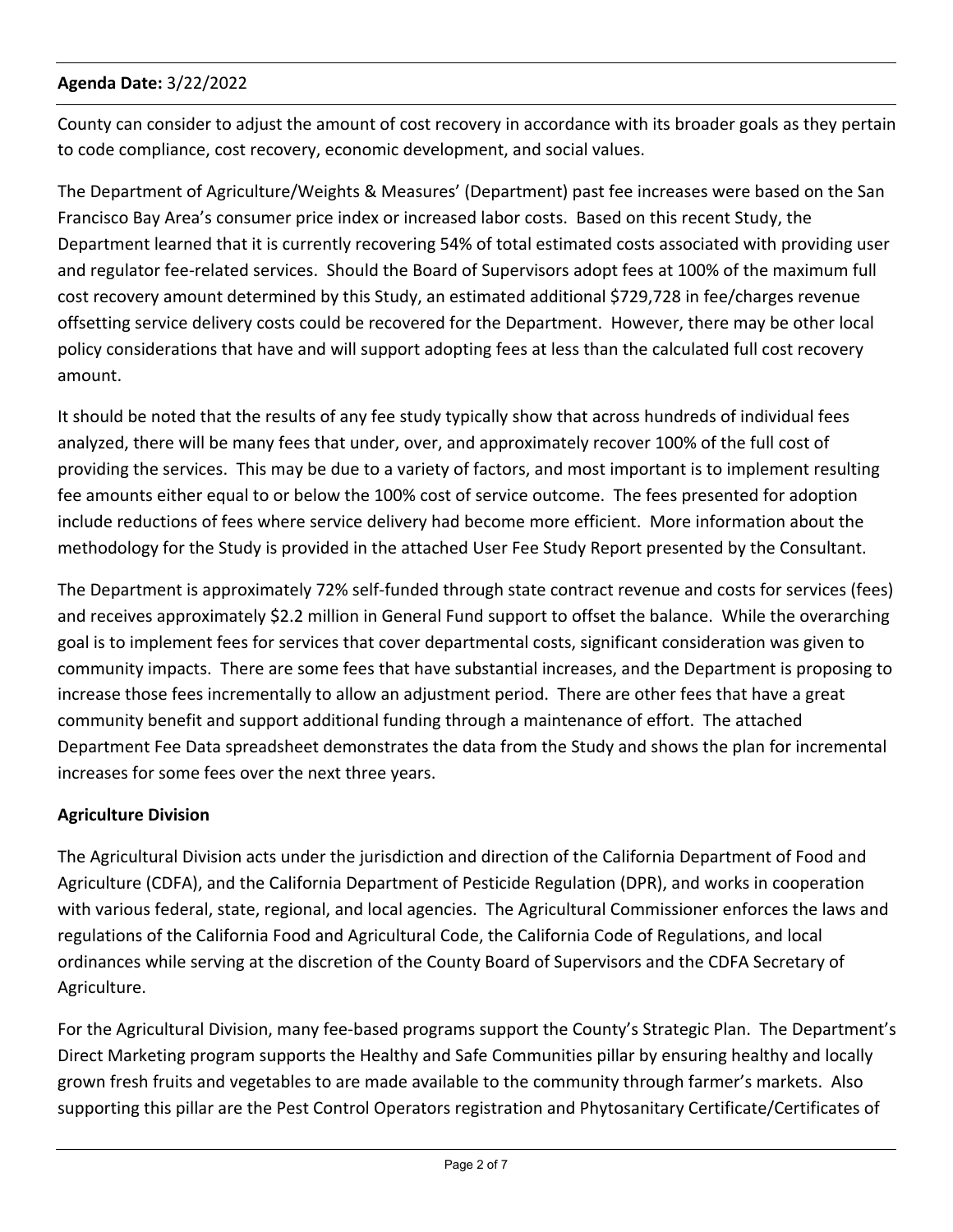Quarantine Compliance programs. Both of these fee-based programs ensure that pest control business operate in a manner that protects both the employee and public from adverse reactions related to pesticide use or shipping plants outside of the state and/or country containing quarantined insects that have the potential to destroy entire crops. Any County contribution to these costs will support the County's Maintenance of Effort (MOE) for unclaimed gas tax revenue.

The hourly rate for the Agricultural Division is increasing from \$177 per hour to \$224 per hour. This is the basis of fee development for the division. Because the Agricultural Division provides such a significant benefit to the community and has an MOE necessary for additional funding, these fees are held at a lower rate than full cost recovery. Proposed fee increases shown below are for Fiscal Year 2022-23. The Fiscal Year 2021-22 breakdown of General Fund support for the Agricultural Division is \$1.8 million. See **Attachment A** for the Agricultural Division Proposed Fee Schedule.

The table below references the difference of total cost recovery for the Agricultural Division versus fee revenue generated. Currently the Division is recovering 57% of costs for services. That amount would increase to 62% with the proposed fee changes for fiscal year 2022-23. The Department is proposing to hold those fees flat after the Fiscal Year 2022-23 increases. The delta is funded through the county's general fund contribution, which also applies toward the MOE for agricultural programs.

| <b>Agriculture Division</b>                 | % of Annual Estimated | % of Annual Estimated       | % of Annual Estimated      |  |  |
|---------------------------------------------|-----------------------|-----------------------------|----------------------------|--|--|
|                                             | Revenue at            | <b>Revenue at Full Cost</b> | <b>Revenue at Proposed</b> |  |  |
|                                             | <b>Current Fee</b>    | <b>Recovery Fee</b>         | Fee FY 22-23               |  |  |
| Percentage of<br><b>Total Cost Recovery</b> | 57%                   | 100%                        | 62%                        |  |  |

# **Land Stewardship Division**

The Land Stewardship Division administers the Sonoma County Vineyard and Orchard Site Development Ordinance, also known as VESCO, as well as Agricultural Grading and Drainage. Growers planting new vineyards, orchards, or replanting existing vineyards or orchards are required to meet standards within the Sonoma County Code and comply with requirements including best management practices (BMP) as established in the Agricultural Commissioner's BMP Guidelines.

The VESCO fees are among those that have the highest increases. In order to assist the public and local business to adjust to the new rates, the Department and the County Administrator is recommending the Board authorize a \$145,000 General Fund subsidy to help offset VESCO costs and to moderate VESCO rate increases. This subsidy will support Department costs during a three year progressive increase in fees, which will still not get the Department to full cost recovery. The Department proposes to hold fees flat at the 3 year mark and work toward utilizing new tools to make the work more efficient, and thereby reduce costs.

The hourly rate for the Land Stewardship Division is increasing from \$162 per hour to \$292 per hour. This is the basis of fee development for the division. The table below shows the overall increased revenue at the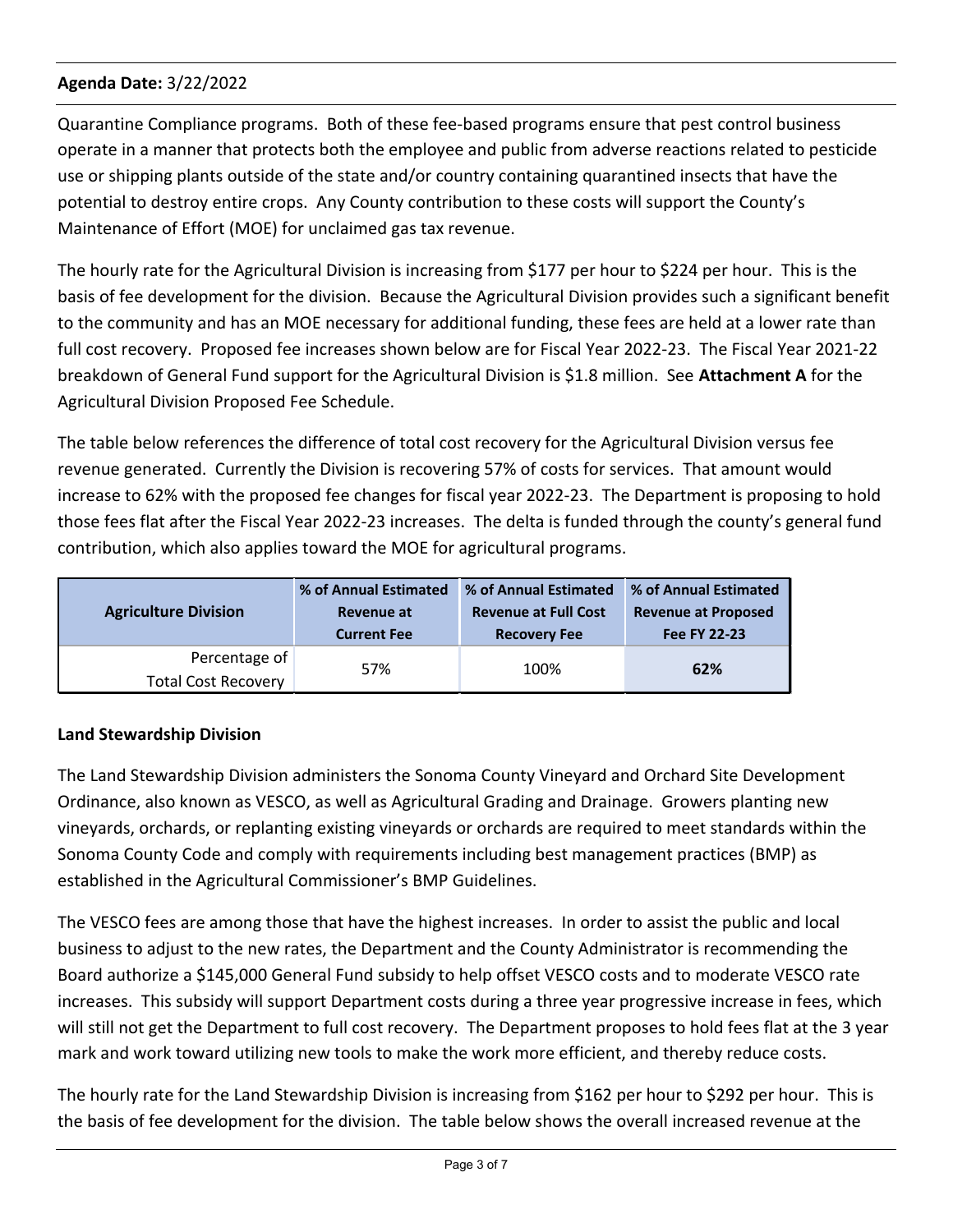current fees, full cost recovery fees, and incremental increases for the Land Stewardship Division over the next 3 years.

Without a \$145,000 General Fund subsidy to help offset VESCO costs and to moderate VESCO rate increases, there would be significant increases in Fiscal Year 2022-23. A description of what those increases could look like follow below:

- · Without the \$145,000 subsidy for VESCO permitting, Level I permitting with and without grading and drainage averages 67% or for FY 2022-23. This includes the highest increase of 80% for the Level I less than 10 acres permit with and without grading or drainage. It also includes the lowest increase of 50% for Level I without grading and drainage for under 10 acres.
- · For VESCO Level II permitting with and without grading and drainage, the average proposed rate of increase for FY 2022-23 averages 12% without the \$145,000 subsidy. This takes into consideration fee reductions in this category with the greatest reduction of -14% and the highest increase of 25%.
- Without the \$145,000 subsidy for VESCO Level II with tree removal permitting with and without grading and drainage, the proposed rate of increase for FY 2022-23 averages 19%. This takes into consideration a 23% reduction for the Level II with no grading and drainage for properties over 100 acres. It also takes into consideration a 44% increase for the less than 10 acres category with grading and drainage.

For VESCO Grading and Drainage only permitting, the proposed average rate of increase in FY 2022-23 without the \$145,000 subsidy would be 78%. The smallest increase in this category is 74% and the highest is 82%. See **Attachment B** for the Land Stewardship Division Proposed Fee Schedule.

The table below references the difference of total cost recovery for the Land Stewardship Division versus fee revenue generated. That delta is funded through the county's general fund contribution. For the Land Stewardship Division fees, current cost recovery is at 50%. This recovery rate will increase to 57% with the proposed fiscal year 2022-23 fee changes. The proposed fee increases over the next 3 fiscal years will bring that recovery amount to 73%.

| <b>Land Stewardship</b><br><b>Division</b>  | % of Annual<br><b>Estimated</b><br><b>Revenue at</b><br><b>Current Fee</b> | % of Annual<br><b>Estimated</b><br>Revenue at<br><b>Full Cost</b><br><b>Recovery Fee</b> | % of Annual<br><b>Estimated</b><br>Revenue at<br><b>Proposed Fee</b><br>FY 22-23 | % of Annual<br><b>Estimated</b><br>Revenue at<br><b>Proposed Fee</b><br>FY 23-24 | % of Annual<br><b>Estimated</b><br><b>Revenue at</b><br><b>Proposed Fee</b><br>FY 24-25 |
|---------------------------------------------|----------------------------------------------------------------------------|------------------------------------------------------------------------------------------|----------------------------------------------------------------------------------|----------------------------------------------------------------------------------|-----------------------------------------------------------------------------------------|
| Percentage of<br><b>Total Cost Recovery</b> | 50%                                                                        | 100%                                                                                     | 57%                                                                              | 66%                                                                              | 73%                                                                                     |

#### **Weights & Measures Division**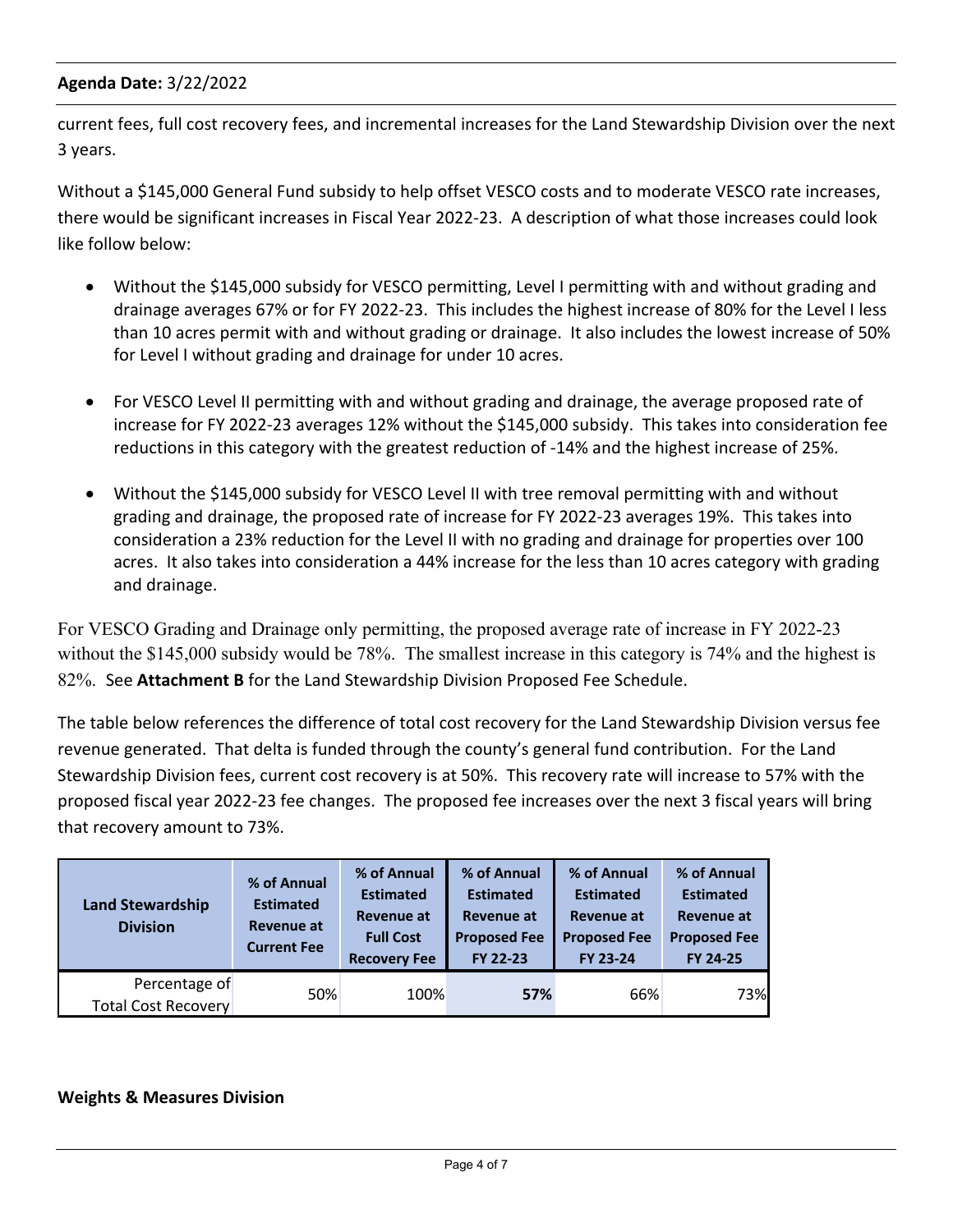The Weights & Measures Division is committed to protecting the economic health of the community by preserving and maintaining confidence in the accuracy of weighting and measuring instruments, product standards, and business practices used in commerce. Through this balanced commitment and timely response to citizen requests, consumers and businesses are assured the means of accurate value comparison and fair competition.

The Automated Point of Sale Fees are to cover costs for point of sale scanners compliance. This is ensuring correct charges when a store scans the bar code on a package and the price rings up at the checkout counter. The Division's staff inspects to ensure the products sold are charged the correct listed price. Noncompliance with these regulations tend to more greatly effect underrepresented communities where small overcharges can have greater effect. In this way these fees support the County's Strategic Plan pillar of Racial Equity and Social Justice. These fees will get to full cost recovery over the upcoming 3-year period.

The hourly rate for the Weights and Measures Division is increasing from \$158 per hour to \$228 per hour. This is the basis of fee development for the division. The overall increased revenue at the current fees, full cost recovery fees, and incremental increases for the Weights and Measures Division over the next 3 years is shown below. The Fiscal Year 2021-22 breakdown of General Fund support for the Weights and Measures Division is \$200,000. See **Attachment C** for the Weights & Measures Division Proposed Fee Schedule.

For the Weights & Measures Division, the table below references the difference of total cost recovery versus fee revenue generated. Currently, the Division is recovering 83% of costs for service. With the proposed increases for fiscal year 2022-23, that percentage will increase to 92%. The delta is funded through the county's general fund contribution; however, two of these fees will recover the costs to perform the related service the first year. The last Automated Point of Sale fee for 10 or greater scanners will reach the recommended fee level after 3 years of progressive increases.

| <b>Weights &amp; Measures</b><br><b>Division</b> | % of Annual<br><b>Estimated</b><br>Revenue at<br><b>Current Fee</b> | % of Annual<br><b>Estimated</b><br><b>Revenue at</b><br><b>Full Cost</b><br><b>Recovery Fee</b> | % of Annual<br><b>Estimated</b><br>Revenue at<br><b>Proposed Fee</b><br>FY 22-23 | % of Annual<br><b>Estimated</b><br>Revenue at<br><b>Proposed Fee</b><br>FY 23-24 | % of Annual<br><b>Estimated</b><br><b>Revenue at</b><br><b>Proposed Fee</b><br>FY 24-25 |
|--------------------------------------------------|---------------------------------------------------------------------|-------------------------------------------------------------------------------------------------|----------------------------------------------------------------------------------|----------------------------------------------------------------------------------|-----------------------------------------------------------------------------------------|
| Percentage of Total<br>Cost Recovery             | 83%                                                                 | 100%                                                                                            | 92%                                                                              | 95%                                                                              | 100%                                                                                    |

The Department plans to conduct this type of study internally every 3 - 5 years to revisit fee amounts with the goal of ensuring the public is only paying for the services they receive and the County as an entity is charging the appropriate cost recovery amount. Efforts are currently underway to examine efficiencies in order to keep costs for services flat or reduce the costs where warranted. The overall cost recovery rate for services provided at the department level is shown below.

| Department of                    | <b>Annual Estimated</b>          | <b>Revenue at Full</b>                    | Annual EstimatedAnnual EstimatedAnnual EstimatedAnnual Estimated<br>Revenue at | Revenue at          | Revenue at          |  |
|----------------------------------|----------------------------------|-------------------------------------------|--------------------------------------------------------------------------------|---------------------|---------------------|--|
| <b>Agriculture Weights &amp;</b> | Revenue at<br><b>Current Fee</b> | Cost Recovery <sub>Pack</sub> egggsed Fee |                                                                                | <b>Proposed Fee</b> | <b>Proposed Fee</b> |  |
| <b>Measures</b>                  |                                  | Fee                                       | FY 22/23                                                                       | FY 23/24            | FY 24-25            |  |
| Percentage of Total              | 54%                              | 100%                                      | 60%                                                                            | 67%                 | 73%                 |  |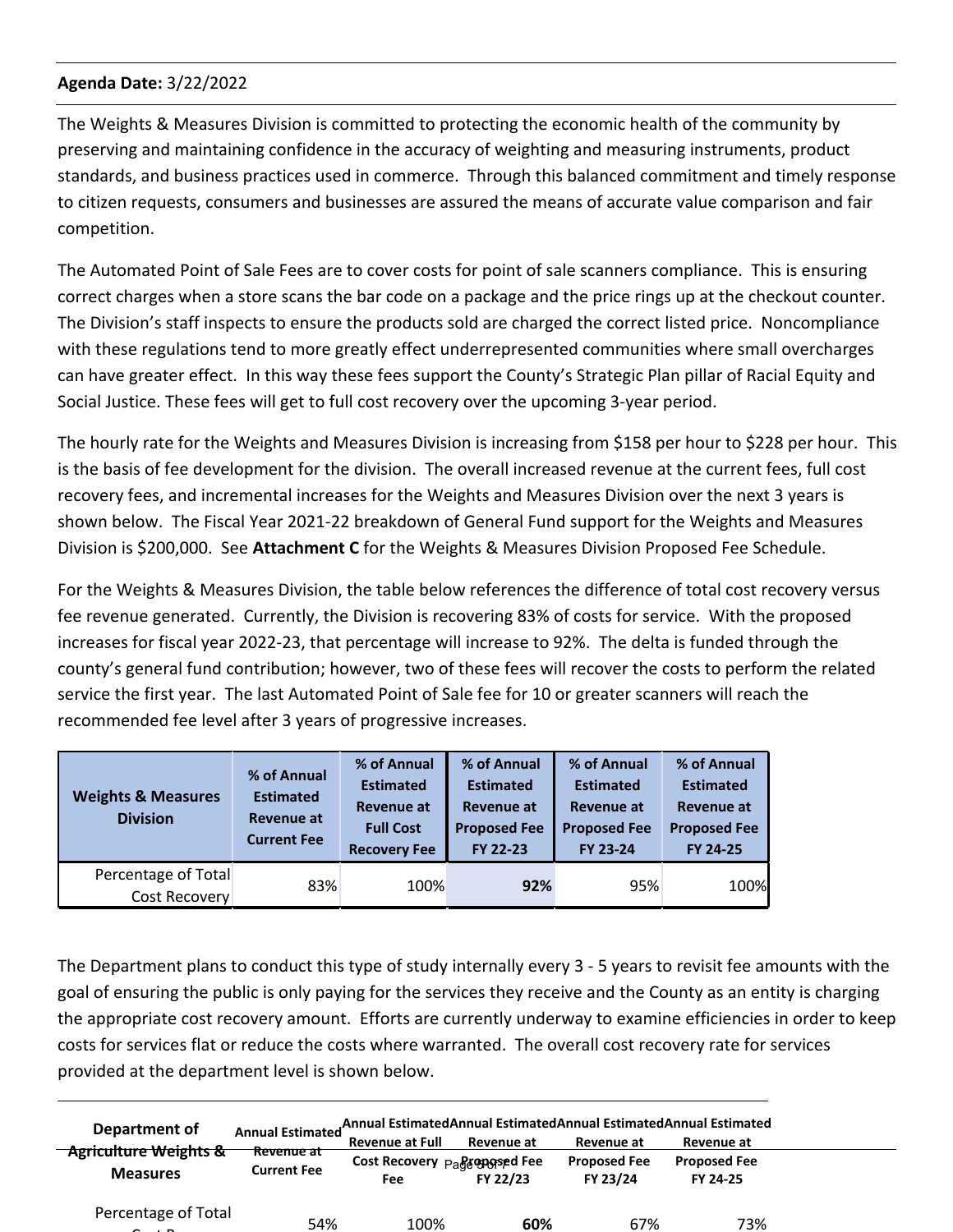| Department of<br><b>Agriculture Weights &amp;</b><br><b>Measures</b> | <b>Annual Estimated</b><br><b>Revenue at</b><br><b>Current Fee</b> | <b>Revenue at Full</b><br><b>Cost Recovery</b><br>Fee | <b>Revenue at</b><br><b>Proposed Fee</b><br>FY 22/23 | <b>Revenue at</b><br><b>Proposed Fee</b><br>FY 23/24 | Annual Estimated Annual Estimated Annual Estimated Annual Estimated<br><b>Revenue at</b><br><b>Proposed Fee</b><br>FY 24-25 |
|----------------------------------------------------------------------|--------------------------------------------------------------------|-------------------------------------------------------|------------------------------------------------------|------------------------------------------------------|-----------------------------------------------------------------------------------------------------------------------------|
| Percentage of Total<br>Cost Recovery                                 | 54%                                                                | 100%                                                  | 60%                                                  | 67%                                                  | 73%                                                                                                                         |

#### **Strategic Plan:**

*N/A*

# **Prior Board Actions:**

05/14/2019 - Adoption of Department of Agriculture/Weights & Measures Fees and Staff Hourly Rates 04/18/2017 - Adoption of Department of Agriculture/Weights & Measures Fees and Staff Hourly Rates 04/26/2016 - Adoption of Department of Agriculture/Weights & Measures Fees and Staff Hourly Rates

# **FISCAL SUMMARY**

| <b>Expenditures</b>                | <b>FY 21-22</b><br><b>Adopted</b> | <b>FY22-23</b><br>Projected | <b>FY 23-24</b><br>Projected |
|------------------------------------|-----------------------------------|-----------------------------|------------------------------|
|                                    |                                   |                             |                              |
| <b>Budgeted Expenses</b>           |                                   | \$107,103                   |                              |
| Additional Appropriation Requested |                                   |                             |                              |
| <b>Total Expenditures</b>          |                                   | \$107,103                   |                              |
| <b>Funding Sources</b>             |                                   |                             |                              |
| General Fund/WA GF                 |                                   |                             |                              |
| State/Federal                      |                                   |                             |                              |
| Fees/Other                         |                                   | \$107,103                   |                              |
| Use of Fund Balance                |                                   |                             |                              |
| Contingencies                      |                                   |                             |                              |
| <b>Total Sources</b>               |                                   | \$107,103                   |                              |

# **Narrative Explanation of Fiscal Impacts:**

The Department anticipates an additional \$100,00 in revenue as a result of the proposed fee increases in FY 2022-23.

**Narrative Explanation of Staffing Impacts (If Required):**

None

#### **Attachments:**

FY 22-23 Fees Summary Resolution to Introduce and Waive Reading of Ordinance Ordinance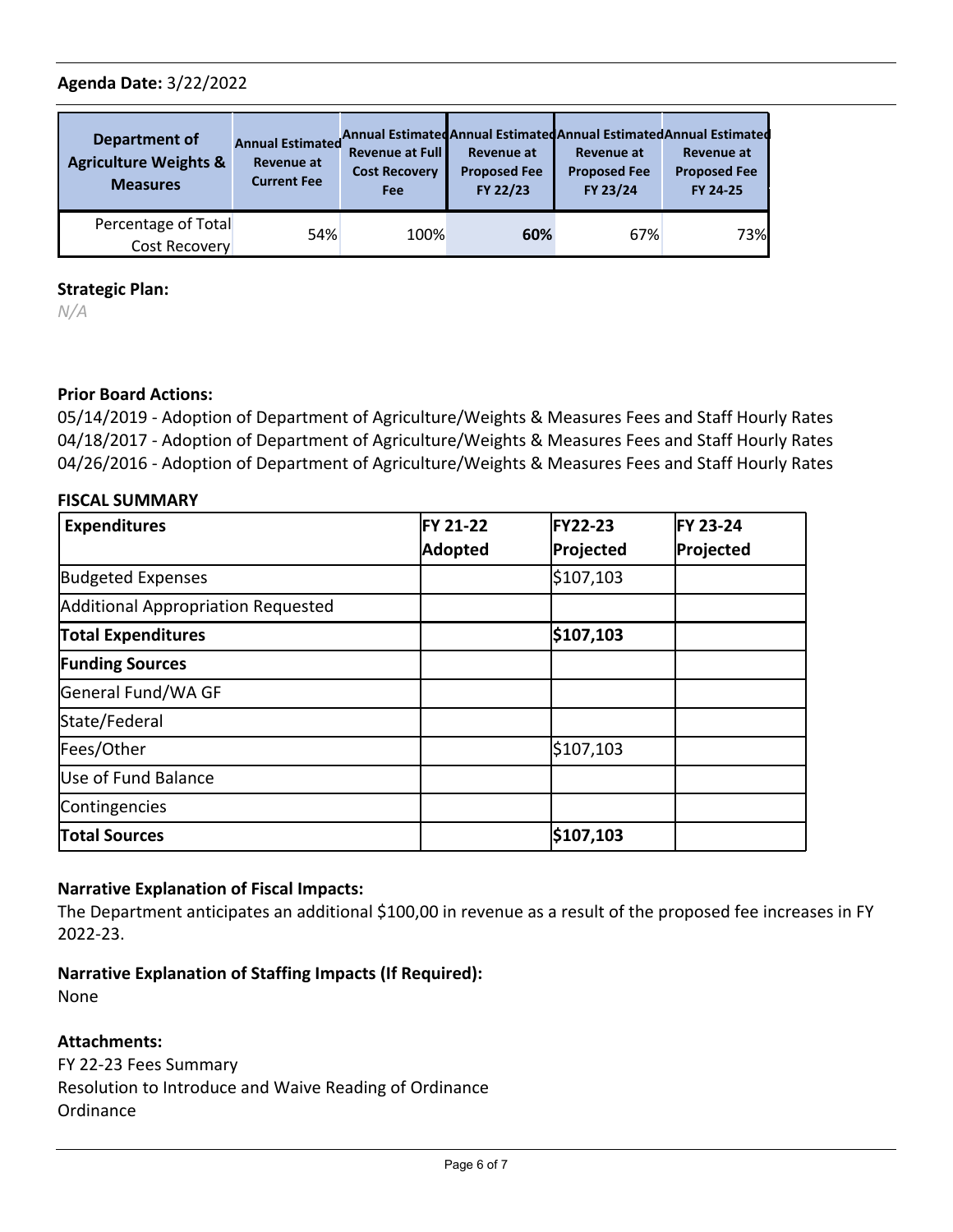NBS User Fee Study Report

**Related Items "On File" with the Clerk of the Board:**

None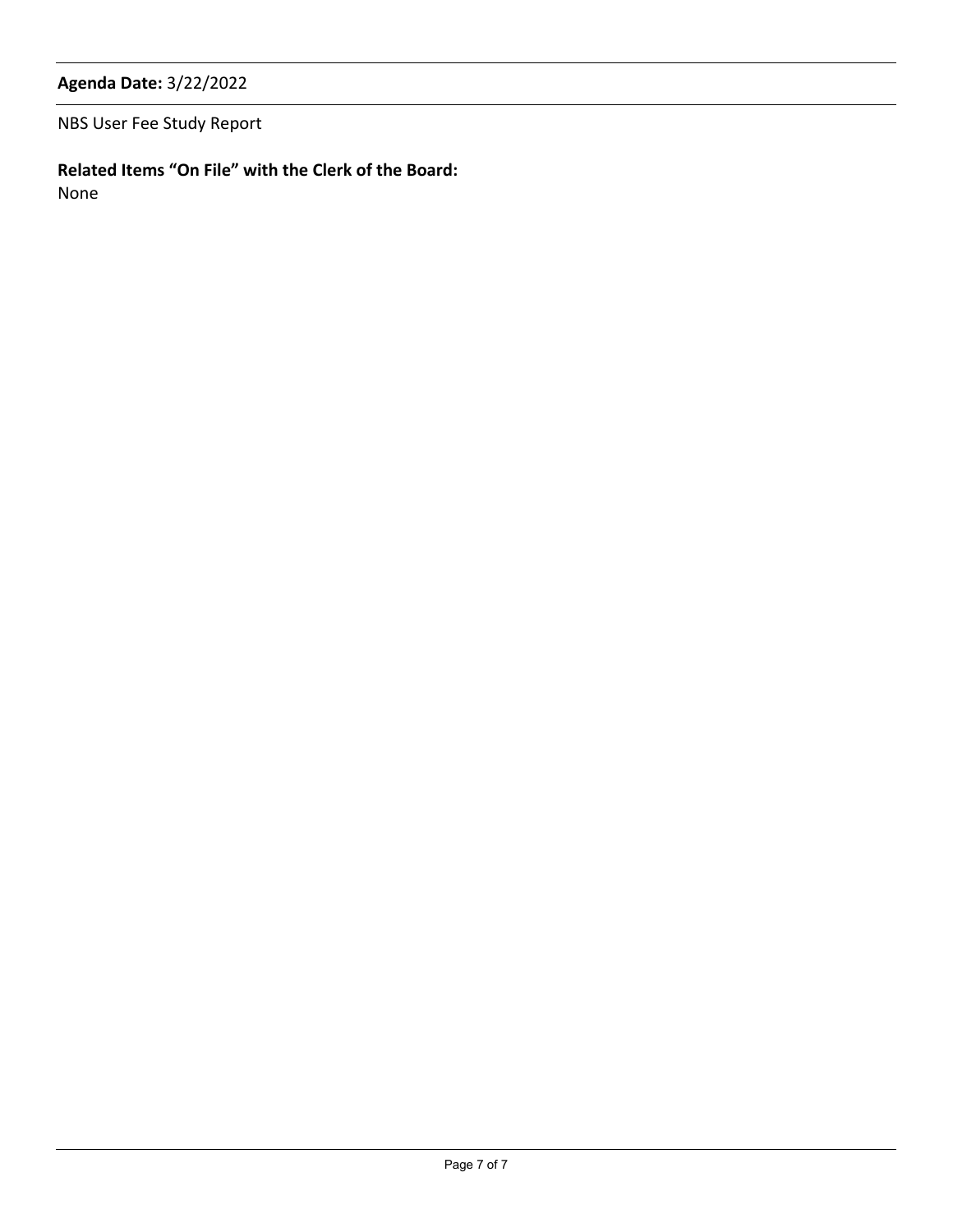# **Attachment A - Proposed Fee Schedule for Fiscal Year 2022-23**

**Sonoma County Consolidated Fee Hearings - March 22, 2022**

# **Department of Agriculture/Weights & Measures**

# **Agricultural Division**

| <b>Fee Name</b>                                                                | <b>Current Fee</b> |              |         | <b>Recommended Fee at</b><br><b>Full Cost Recovery</b> | <b>Proposed Increase %</b> |  | Proposed<br>FY 22/23 |  |  |  |  |  |
|--------------------------------------------------------------------------------|--------------------|--------------|---------|--------------------------------------------------------|----------------------------|--|----------------------|--|--|--|--|--|
| <b>Fully Burdened Hourly Rate</b>                                              |                    |              |         |                                                        |                            |  |                      |  |  |  |  |  |
| 1/4 hour minimum                                                               | \$                 | $177 \mid 5$ |         | 225                                                    | 27% \$                     |  | 225                  |  |  |  |  |  |
| <b>Copies</b>                                                                  |                    |              |         |                                                        |                            |  |                      |  |  |  |  |  |
| A charge for all hours<br>associated with<br>recovery/<br>manipulation of data | \$                 | 177          | $\zeta$ | 225                                                    | 27% \$                     |  | 225                  |  |  |  |  |  |
| <b>Direct Marketing Program</b>                                                |                    |              |         |                                                        |                            |  |                      |  |  |  |  |  |
| <b>Certified Producer's</b><br>Certificate                                     | \$                 | 69           | \$      | 785                                                    | 10% \$                     |  | 76                   |  |  |  |  |  |
| <b>Certified Producer</b><br>Certificate Amendment                             | \$                 | 35           | \$      | 169                                                    | 10% \$                     |  | 39                   |  |  |  |  |  |
| Certified Farmers'<br>Market Application/<br>Certificate                       | \$                 | 100          | \$      | 112                                                    | 12% \$                     |  | 112                  |  |  |  |  |  |
| <b>Farm Labor Contract</b>                                                     |                    |              |         |                                                        |                            |  |                      |  |  |  |  |  |
| <b>County Registration</b>                                                     | \$                 | 35           | $\zeta$ | 106                                                    | 20% \$                     |  | 42                   |  |  |  |  |  |
| <b>Hazardous Materials Program</b>                                             |                    |              |         |                                                        |                            |  |                      |  |  |  |  |  |
| <b>Hazardous Material</b><br>Range 6                                           | \$                 | 155          | \$      | 420                                                    | 20%\$                      |  | 186                  |  |  |  |  |  |
| <b>Hazardous Material</b><br>Range 7                                           | \$                 | 247          | \$      | 476                                                    | 24% \$                     |  | 306                  |  |  |  |  |  |
| Hazardous Waste<br>Program<br>(<325 gals waste/year)                           | \$                 | 145          | \$      | 270                                                    | 23% \$                     |  | 178                  |  |  |  |  |  |
| Hazardous Waste<br>Program<br>(>325 gals waste/year)                           | \$                 | 225          | \$      | 288                                                    | 9%\$                       |  | 244                  |  |  |  |  |  |
| <b>Miscellaneous</b>                                                           |                    |              |         |                                                        |                            |  |                      |  |  |  |  |  |
| Grower Workshop:<br>Pre-Registration                                           | \$                 | 10           | \$      | 18                                                     | 80%\$                      |  | 18                   |  |  |  |  |  |
| Grower Workshop:<br>Registration at the door                                   | \$                 | 20           | \$      | 31                                                     | 25%\$                      |  | 25                   |  |  |  |  |  |
| <b>Pest Control Operators</b>                                                  |                    |              |         |                                                        |                            |  |                      |  |  |  |  |  |
| Agricultural Pest Control<br>Operator - Registration                           | \$                 | $86 \mid 5$  |         | 106                                                    | 7%\$                       |  | 92                   |  |  |  |  |  |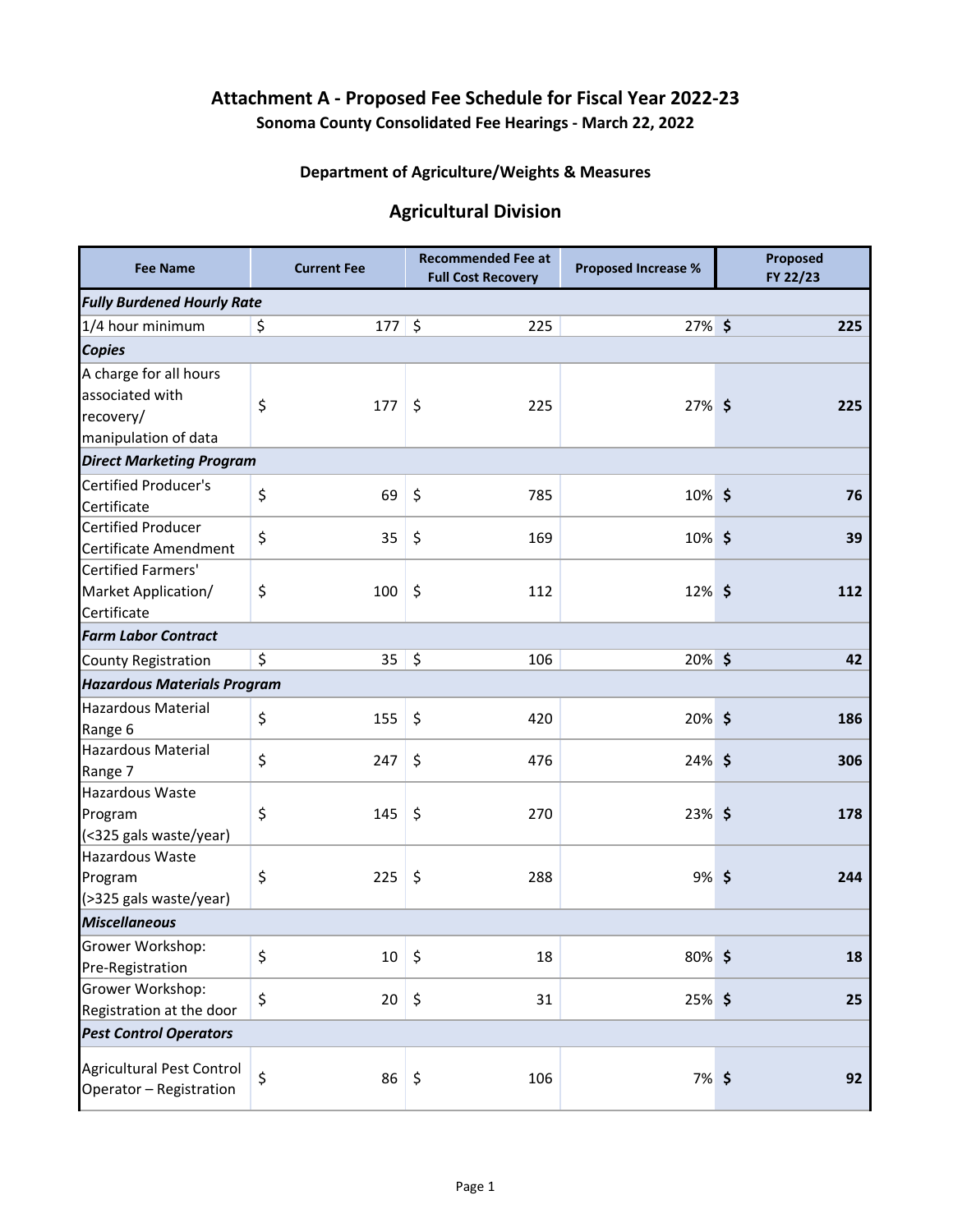# **Agricultural Division**

| <b>Fee Name</b>                                                                                             | <b>Current Fee</b> | <b>Recommended Fee at</b><br><b>Full Cost Recovery</b> | <b>Proposed Increase %</b> | Proposed<br>FY 22/23 |  |  |
|-------------------------------------------------------------------------------------------------------------|--------------------|--------------------------------------------------------|----------------------------|----------------------|--|--|
| Phytosanitary Certificate/ Certificate of Quarantine Compliance (CQC)                                       |                    |                                                        |                            |                      |  |  |
| <b>State Phyto Certificate</b><br>(Individual)                                                              | \$<br>15           | \$<br>112                                              | 15% \$                     | 17                   |  |  |
| <b>State Phyto Certificate</b><br>(Individual) -<br>in Santa Rosa Office                                    | \$<br>8            | \$<br>56                                               | 15% \$                     | 9                    |  |  |
| <b>State Phyto Certificate</b><br>(additional cert for same<br>visit)                                       | \$<br>10           | $\zeta$<br>74                                          | 15% \$                     | 12                   |  |  |
| <b>State Phyto Certificate</b><br>(additional cert for same<br>visit) in Santa Rosa office                  | \$<br>5            | \$<br>45                                               | 15% \$                     | 6                    |  |  |
| Federal Phyto Certificate<br>(Individual)                                                                   | \$<br>57           | \$<br>674                                              | 15% \$                     | 66                   |  |  |
| Federal Phyto Certificate<br>(Individual) - in Santa<br>Rosa Office                                         | 29<br>\$           | \$<br>562                                              | 15% \$                     | 33                   |  |  |
| Certificate of Quarantine<br>Compliance (Individual)                                                        | \$<br>15           | \$<br>112                                              | 15% \$                     | 17                   |  |  |
| Certificate of Quarantine<br>Compliance (Individual) $-$ \$<br>in Santa Rosa Office                         | 8                  | \$<br>56                                               | 15% \$                     | 9                    |  |  |
| Certificate of Quarantine<br>Compliance (additional<br>cert for the same visit)                             | 10<br>\$           | $\zeta$<br>74                                          | 15% \$                     | 12                   |  |  |
| Certificate of Quarantine<br>Compliance (additional<br>cert for the same visit) $-$<br>in Santa Rosa Office | \$<br>5            | \$<br>45                                               | 15% \$                     | 6                    |  |  |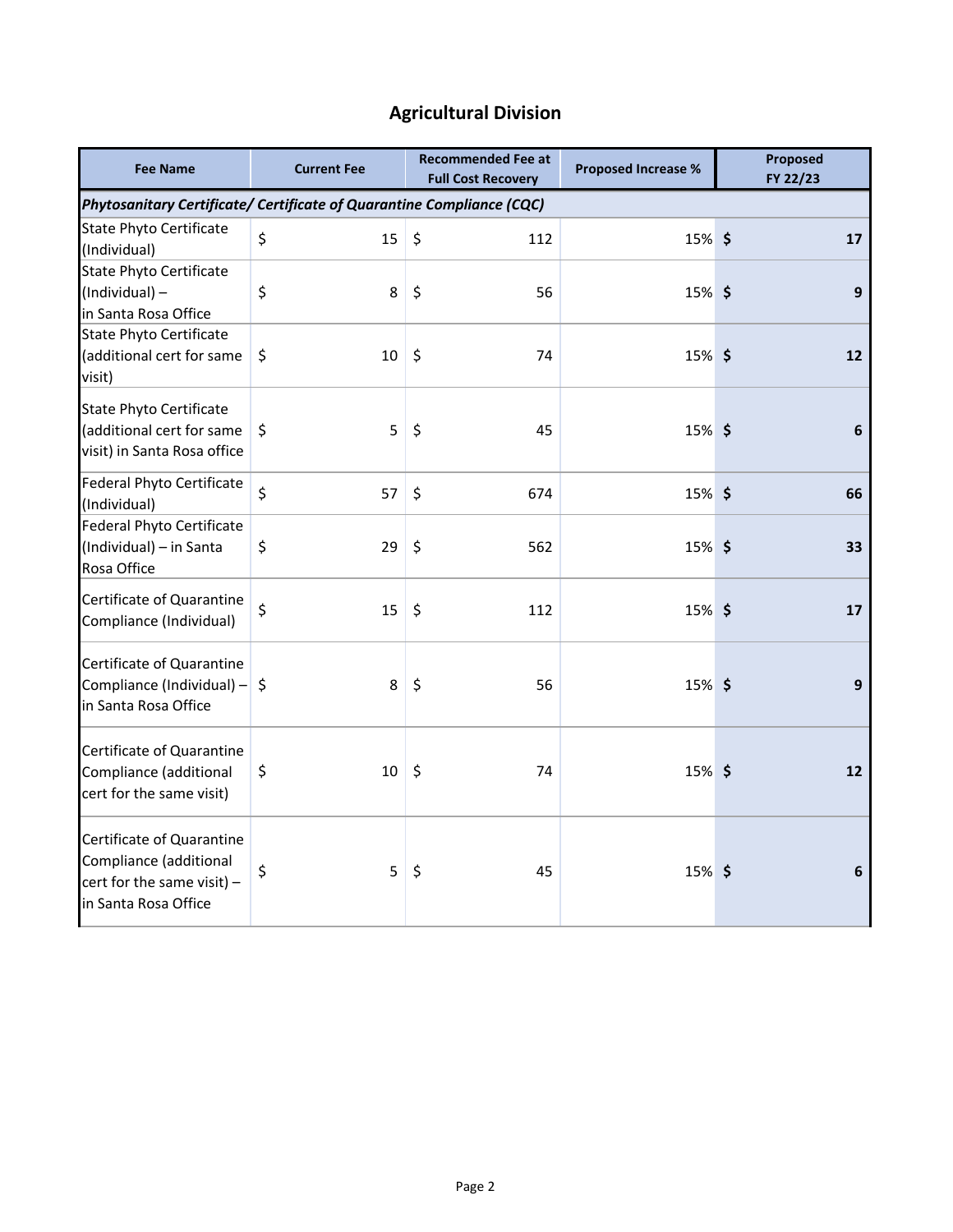# **Agricultural Division**

| <b>Fee Name</b>                                                                                         | <b>Current Fee</b> | <b>Recommended Fee at</b><br><b>Full Cost Recovery</b> | <b>Proposed Increase %</b> | Proposed<br>FY 22/23 |  |  |  |  |  |  |  |  |
|---------------------------------------------------------------------------------------------------------|--------------------|--------------------------------------------------------|----------------------------|----------------------|--|--|--|--|--|--|--|--|
| <b>Cannabis Zoning Permit Application Fees</b>                                                          |                    |                                                        |                            |                      |  |  |  |  |  |  |  |  |
| Cottage Outdoor <sup>1</sup>                                                                            | \$<br>1,874        | \$<br>1,798                                            | $-4\%$ \$                  | 1,799                |  |  |  |  |  |  |  |  |
| Specialty Outdoor <sup>1</sup>                                                                          | \$<br>2,190        | \$<br>1,798                                            | $-22%$ \$                  | 1,708                |  |  |  |  |  |  |  |  |
| Small Outdoor <sup>1</sup>                                                                              | \$<br>2,508        | \$<br>2,472                                            | $-1\%$ \$                  | 2,483                |  |  |  |  |  |  |  |  |
| Renewals at Staff Hourly<br>Rate (Pass through fees<br>not included)                                    | \$<br>177          | \$<br>225                                              | $27\%$ \$                  | 225                  |  |  |  |  |  |  |  |  |
| <b>Annual Site Monitoring</b><br>Fee (Cottage, Specialty,<br>and Small)                                 | \$<br>600          | \$<br>534                                              | $-11\%$ \$                 | 534                  |  |  |  |  |  |  |  |  |
| <b>Miscellaneous Fees related to Cannabis Cultivation</b>                                               |                    |                                                        |                            |                      |  |  |  |  |  |  |  |  |
| <b>Including Site Monitoring for Permit Sonoma Sites</b>                                                |                    |                                                        |                            |                      |  |  |  |  |  |  |  |  |
| Re-Inspections and/or Re-<br>reviews at Staff Hourly<br>Rate                                            | \$<br>177          | \$<br>225                                              | 27% \$                     | 225                  |  |  |  |  |  |  |  |  |
| Canopy Visit Verification<br>/ Crop Loss Inspections<br>at Staff Hourly Rate                            | \$<br>177          | \$<br>225                                              | 27% \$                     | 225                  |  |  |  |  |  |  |  |  |
| Indoor/Mixed Light<br>Cultivation, Indoor<br>Nursery                                                    | \$<br>600          | \$<br>787                                              | 5%\$                       | 630                  |  |  |  |  |  |  |  |  |
| <b>Outdoor Cultivation:</b><br>Cottage & Specialty                                                      | \$<br>600          | \$<br>787                                              | 5%\$                       | 630                  |  |  |  |  |  |  |  |  |
| Outdoor Cultivation:<br>Small                                                                           | \$<br>600          | \$<br>899                                              | 5%\$                       | 630                  |  |  |  |  |  |  |  |  |
| <b>Outdoor Cultivation:</b><br><b>Medium and Outdoor</b><br><b>Nursery</b>                              | \$<br>900          | \$<br>899                                              | $-1\%$ \$                  | 891                  |  |  |  |  |  |  |  |  |
| <b>Hemp - County Ordinance</b>                                                                          |                    |                                                        |                            |                      |  |  |  |  |  |  |  |  |
| Registration                                                                                            | \$<br>882          | \$<br>1,124                                            | 5%\$                       | 926                  |  |  |  |  |  |  |  |  |
| A charge for all hours<br>associated with Male<br>Field Walk Inspections at<br><b>Staff Hourly Rate</b> | \$<br>177          | \$<br>225                                              | 27% \$                     | 225                  |  |  |  |  |  |  |  |  |

*1 Includes 1 permit application review and 1 site inspection in conjunction with permit and site review. Any additional time billed at the Agricultural Division hourly rate of \$225 ( ¼ hour minimum charge).*

Fees listed here are only the fees that fall under the AWM department and Sonoma County's jurisdiction. Other pass through fees are set by other departments or state/federal government. Please visit the AWM website for the entire fee schedule.

<https://sonomacounty.ca.gov/AWM>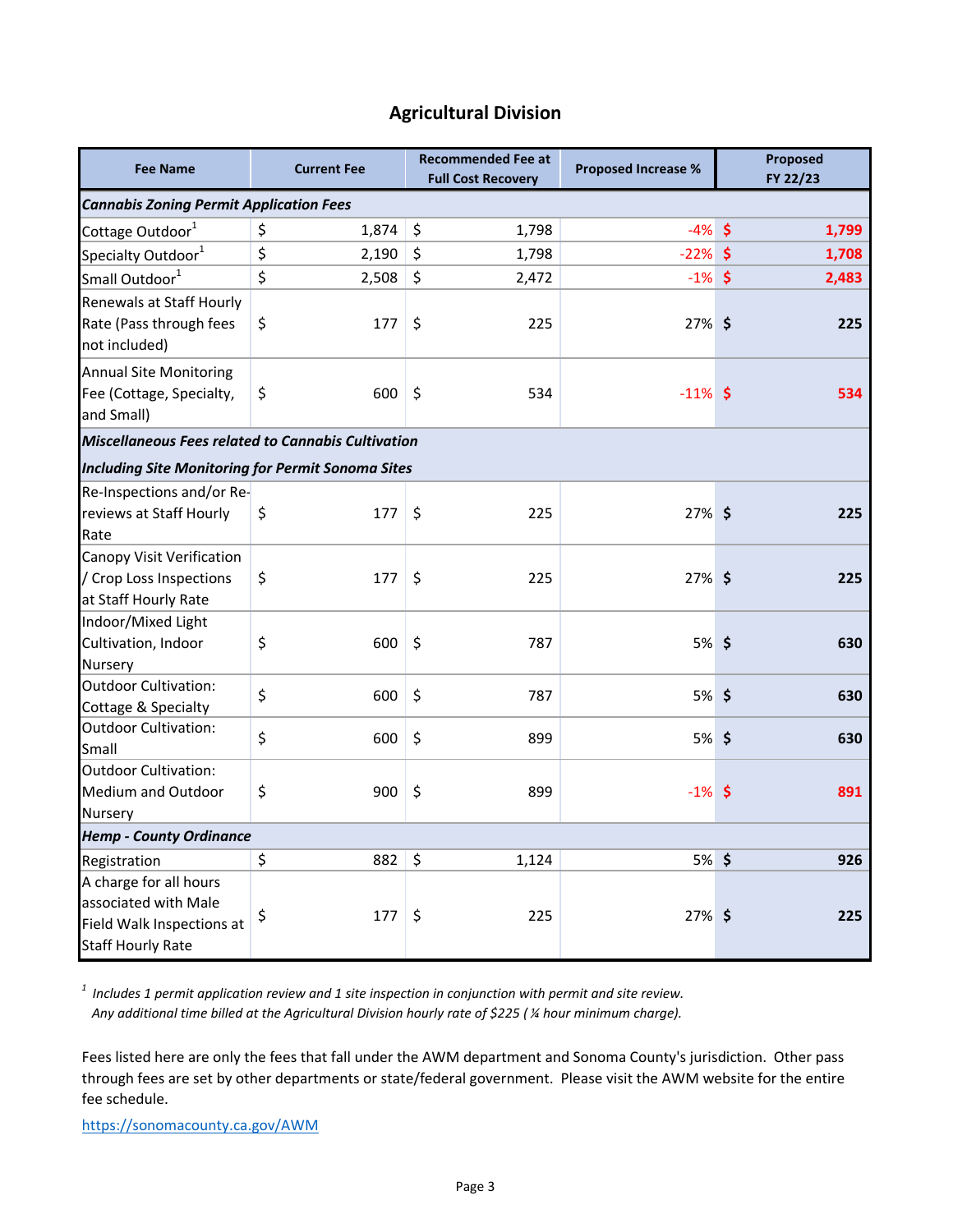# **Attachment B - Proposed Fee Schedule for Fiscal Year 2022-23 Sonoma County Consolidated Fee Hearings - March 22, 2022**

#### **Department of Agriculture/Weights & Measures**

# **Land Stewardship Division**

| <b>Fee Name</b>                                                                          |                                             | <b>Current Fee</b> |    | Recommended<br><b>Fee/Full Cost</b> | % Increase |                     | FY 22/23<br>Proposed |    | FY 23/24<br>Proposed         |     | FY 24/25<br>Proposed |  |
|------------------------------------------------------------------------------------------|---------------------------------------------|--------------------|----|-------------------------------------|------------|---------------------|----------------------|----|------------------------------|-----|----------------------|--|
|                                                                                          |                                             |                    |    | <b>Recovery</b>                     |            |                     | <b>Increase</b>      |    | <b>Increase</b>              |     | <b>Increase</b>      |  |
| <b>Fully Burdened Hourly Rate</b>                                                        |                                             |                    |    |                                     |            |                     |                      |    |                              |     |                      |  |
| 1/4 hour minimum                                                                         | \$                                          | $162 \mid 5$       |    | 292                                 | 80%\$      |                     | 292                  |    | $\blacksquare$               |     |                      |  |
| <b>Frost Protection Ordinance</b>                                                        |                                             |                    |    |                                     |            |                     |                      |    |                              |     |                      |  |
| Registration                                                                             | \$                                          | 64                 | \$ | 88                                  | 37% \$     |                     | 88                   |    | $\qquad \qquad \blacksquare$ |     |                      |  |
| Department of Agriculture/Weights & Measures Staff Review of Permit Sonoma Projects      |                                             |                    |    |                                     |            |                     |                      |    |                              |     |                      |  |
| \$<br>Staff Hourly Rate x2 hou \$<br>\$<br>584<br>$29\%$ \$<br>351<br>- \$<br>453<br>272 |                                             |                    |    |                                     |            |                     |                      |    |                              | 584 |                      |  |
| Vineyard Erosion and Sediment Control Ordinance (VESCO) - Level I                        |                                             |                    |    |                                     |            |                     |                      |    |                              |     |                      |  |
| No Grading or Drainage <sup>1</sup>                                                      |                                             |                    |    |                                     |            |                     |                      |    |                              |     |                      |  |
| $< 10$ Acres $\frac{1}{2}$                                                               |                                             | 722                | \$ | 3,677                               | 20%        | \$                  | 866                  | \$ | 1,040                        | \$  | 1,248                |  |
| $10 < 50$ Acres                                                                          | \$                                          | 1,364              | \$ | 3,638                               | 20%        | \$                  | 1,637                | \$ | 1,964                        | \$  | 2,357                |  |
| 50 < 100 Acres                                                                           | -\$                                         | 1,769              | \$ | 4,222                               | 20%        | \$                  | 2,123                | \$ | 2,547                        | \$  | 3,057                |  |
| $> 100$ Acres \$                                                                         |                                             | 2,280              | \$ | 4,538                               | 20%        | $\zeta$             | 2,736                | \$ | 3,283                        | \$  | 3,940                |  |
|                                                                                          | With Grading and/or Drainage <sup>2,5</sup> |                    |    |                                     |            |                     |                      |    |                              |     |                      |  |
| $< 10$ Acres $\frac{1}{2}$                                                               |                                             | 1,060              | \$ | 5,345                               | 20%        | \$                  | 1,272                | \$ | 1,526                        | \$  | 1,832                |  |
| $10 < 50$ Acres                                                                          | \$                                          | 1,695              | \$ | 6,026                               | 20%        | \$                  | 2,034                | \$ | 2,441                        | \$  | 2,929                |  |
| $50 < 100$ Acres                                                                         | \$                                          | 2,151              | \$ | 6,901                               | 20%        | \$                  | 2,581                | \$ | 3,097                        | \$  | 3,717                |  |
| $> 100$ Acres $\frac{1}{2}$                                                              |                                             | 2,742              | \$ | 7,728                               | 20%        | \$                  | 3,290                | \$ | 3,948                        | \$  | 4,738                |  |
| Vineyard Erosion and Sediment Control Ordinance (VESCO) - Level II                       |                                             |                    |    |                                     |            |                     |                      |    |                              |     |                      |  |
| <b>No Grading or Drainage</b>                                                            | 3, 5                                        |                    |    |                                     |            |                     |                      |    |                              |     |                      |  |
| $< 10$ Acres                                                                             | -\$                                         | 4,604              | \$ | 6,780                               | 20%        | \$                  | 5,525                | \$ | 6,630                        | \$  | 6,780                |  |
| $10 < 50$ Acres                                                                          | \$                                          | 6,801              | \$ | 6,172                               | $-10%$     | $\ddot{\bm{\zeta}}$ | 6,172                |    |                              |     |                      |  |
| 50 < 100 Acres                                                                           | \$                                          | 8,657              | \$ | 8,638                               | $-1%$      | \$                  | 8,638                |    | -                            |     |                      |  |
| $> 100$ Acres \$                                                                         |                                             | 11,444             | \$ | 9,892                               | $-14%$     | $\ddot{\bm{\zeta}}$ | 9,842                |    | $\overline{\phantom{0}}$     |     |                      |  |
| With Grading and/or Drainage                                                             |                                             | 4, 5               |    |                                     |            |                     |                      |    |                              |     |                      |  |
| $< 10$ Acres \$                                                                          |                                             | 4,936              | \$ | 8,920                               | 20%        | \$                  | 5,923                | \$ | 7,108                        | \$  | 8,529                |  |
| $10 < 50$ Acres                                                                          | -\$                                         | 7,168              | \$ | 9,844                               | 17%        | \$                  | 8,387                | \$ | 9,844                        |     |                      |  |
| 50 < 100 Acres                                                                           | Ŝ.                                          | 9,090              | \$ | 11,327                              | 25%        | \$                  | 11,327               |    |                              |     |                      |  |
| $> 100$ Acres \$                                                                         |                                             | 11,961             | \$ | 11,862                              | $-1%$      | \$                  | 11,862               |    | -                            |     |                      |  |
| Vineyard Erosion and Sediment Control Ordinance (VESCO) - Level II with Tree Removal     |                                             |                    |    |                                     |            |                     |                      |    |                              |     |                      |  |
| No Grading or Drainage                                                                   | 3, 5                                        |                    |    |                                     |            |                     |                      |    |                              |     |                      |  |
| $< 10$ Acres \$                                                                          |                                             | 5,330              | \$ | 8,239                               | 24% \$     |                     | 6,609                | \$ | 8,239                        |     |                      |  |
| $10 < 50$ Acres                                                                          | \$                                          | 7,740              | \$ | 9,236                               | 19% \$     |                     | 9,236                |    |                              |     |                      |  |
| $50 < 100$ Acres \$                                                                      |                                             | 9,697              | \$ | 10,111                              | 4%         | \$                  | 10,111               |    | $\qquad \qquad \blacksquare$ |     |                      |  |
| $> 100$ Acres $\frac{1}{5}$                                                              |                                             | 12,717             | \$ | 10,306                              | $-19\%$ \$ |                     | 10,306               |    | $\qquad \qquad \blacksquare$ |     |                      |  |
| With Grading and/or Drainage                                                             |                                             | 4, 5               |    |                                     |            |                     |                      |    |                              |     |                      |  |
| $< 10$ Acres \$                                                                          |                                             | 5,644              | \$ | 10,135                              | 21%        | \$                  | 6,829                | \$ | 8,263                        | \$  | 10,135               |  |
| $10 < 50$ Acres \$                                                                       |                                             | 8,133              | \$ | 11,813                              | 13%        | \$                  | 9,190                | \$ | 10,385                       | \$  | 11,813               |  |
| $50 < 100$ Acres \$                                                                      |                                             | 10,126             | \$ | 13,978                              | 11% \$     |                     | 11,240               | \$ | 12,476                       | \$  | 13,849               |  |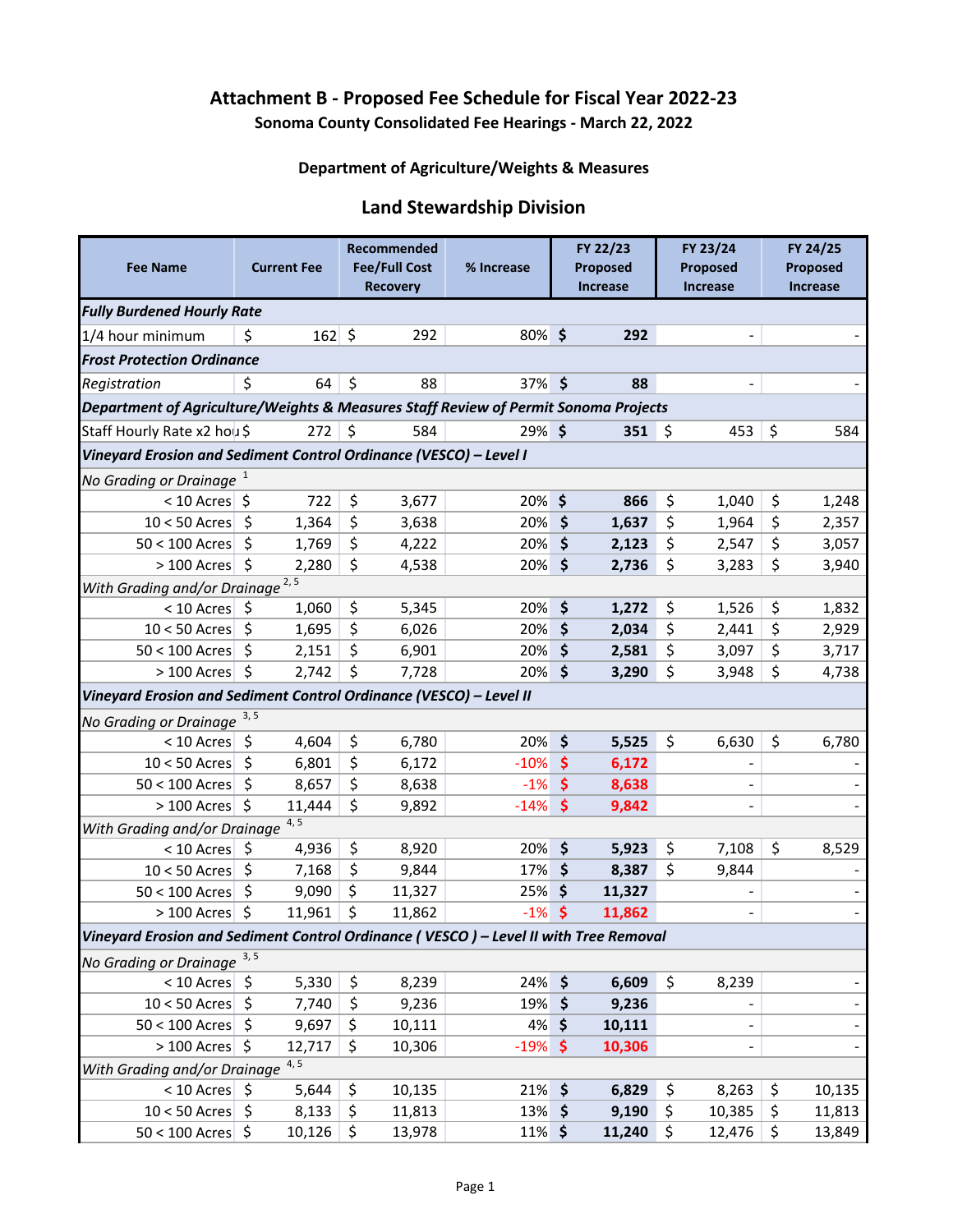# **Land Stewardship Division**

| <b>Fee Name</b>                |                                  | <b>Current Fee</b> |    | Recommended<br><b>Fee/Full Cost</b><br><b>Recovery</b> | % Increase | FY 22/23<br>Proposed<br><b>Increase</b> |             | FY 23/24<br>Proposed<br><b>Increase</b> |                          | FY 24/25<br>Proposed<br><b>Increase</b> |       |  |
|--------------------------------|----------------------------------|--------------------|----|--------------------------------------------------------|------------|-----------------------------------------|-------------|-----------------------------------------|--------------------------|-----------------------------------------|-------|--|
| $>100$ Acres                   | Ŝ                                | 13,232             | -Ś | 15,364                                                 | $16\%$ \$  |                                         | 15,364      |                                         | $\overline{\phantom{0}}$ |                                         |       |  |
|                                | Grading and/or Drainage Only 1,5 |                    |    |                                                        |            |                                         |             |                                         |                          |                                         |       |  |
| $< 10$ Acres $\frac{1}{2}$     |                                  | 750                | Ŝ  | 4,226                                                  | $25\%$ \$  |                                         | $938 \;$ \$ |                                         | 1,172                    | Ś                                       | 1,465 |  |
| $10 < 50$ Acres $\overline{S}$ |                                  | 848                | \$ | 4,226                                                  | 25%        | - \$                                    | 1,060       | \$                                      | 1,325                    | Ś                                       | 1,656 |  |
| $50 < 100$ Acres $\frac{1}{5}$ |                                  | 991                | \$ | 4,226                                                  | 25%        | -\$                                     | 1,239       | \$                                      | 1,548                    | Ś                                       | 1,936 |  |
| $>100$ Acres                   |                                  | 1,137              | \$ | 4,372                                                  | 25%        |                                         | 1,421       |                                         | 1,777                    |                                         | 2,221 |  |

 $<sup>1</sup>$  Includes 1 plan review and 1 site visit.\*</sup>

 $2$  Includes 1 plan review and 2 site visits.\*

 $3$  Includes 2 plan reviews and 2 site visits. $*$ 

 $<sup>4</sup>$  Includes 3 plan reviews and 3 site visits. $*$ </sup>

<sup>5</sup> Applicable at-cost engineer/geologist charges may apply.

\* Any additional time billed at the Land Stewardship Division hourly rate of \$292 (¼ hour minimum charge).

Frost protection registration fee of \$88 may be applicable to some projects and is not included in the fees above.

Fees listed here are only the fees that fall under the AWM department and Sonoma County's jurisdiction. Other pass through fees are set by other departments or state/federal government. Please visit the AWM website for the entire fee schedule.

<https://sonomacounty.ca.gov/AWM>